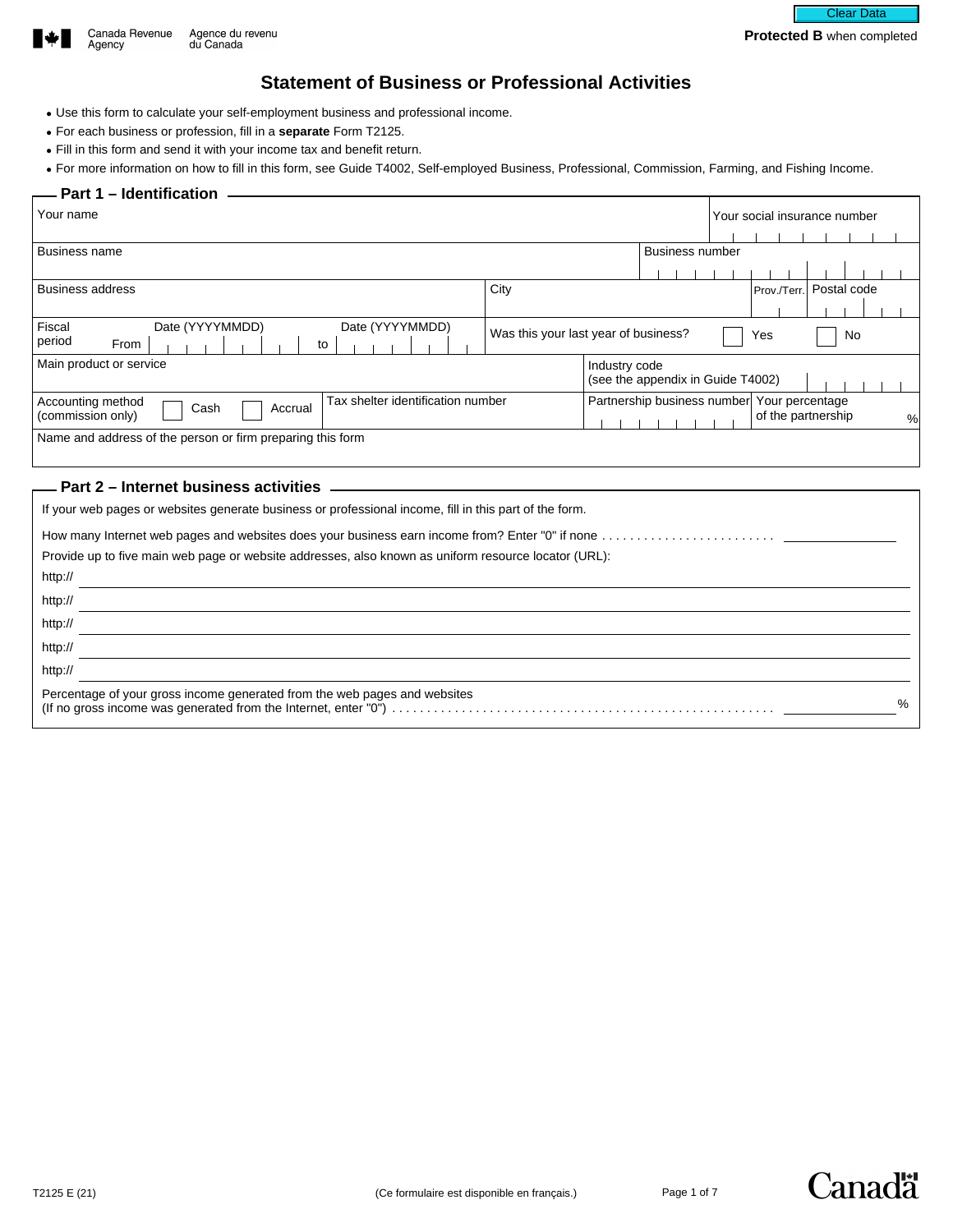#### **Part 3A – Business income**

Fill in this part **only** if you have business income. If you have professional income, leave this part blank and fill in Part 3B. If you have both business and professional income, you have to fill out a separate Form T2125 for each.

#### **Part 3B – Professional income**

Fill in this part **only** if you have professional income. If you have business income, leave this part blank and fill in Part 3A. If you have both business and professional income, you have to fill out a separate Form T2125 for each.

Note: New rules allow you to include your work-in-progress (WIP) progressively if you elected to use billed-basis accounting for the last tax year that started before March 22, 2017. Generally, for the first tax year that starts after March 21, 2017, you must include 20% of the lesser of the cost and the fair market value of WIP. The inclusion rate increases to 40% in the second tax year that starts after March 21, 2017, 60% in the third year, 80% in the fourth year and 100% in the fifth and all subsequent tax years. For more information, see Chapter 2 of Guide T4002.

| <b>Part 3A - Business income</b>                                                                                                                                                                                               |                    |
|--------------------------------------------------------------------------------------------------------------------------------------------------------------------------------------------------------------------------------|--------------------|
|                                                                                                                                                                                                                                | ЗΑ                 |
|                                                                                                                                                                                                                                | 3B<br>$\mathbf{I}$ |
| <b>Subtotal:</b> Amount 3A minus amount 3B                                                                                                                                                                                     | 3C                 |
| If you are using the quick method for GST/HST - Government assistance calculated as follows:<br>$\sqrt{3}$<br>GST/HST collected or collectible on sales, commissions and fees eligible for the quick method                    |                    |
| GST/HST remitted, (sales, commissions and fees eligible for the quick method plus<br>3E<br>GST/HST collected or collectible) multiplied by the applicable quick method remittance rate  ____                                   |                    |
| Subtotal: Amount 3D minus amount 3E                                                                                                                                                                                            | 3F                 |
|                                                                                                                                                                                                                                | 3G                 |
| Part 3B - Professional income - The Context of the Context of the Context of the Context of the Context of the Context of the Context of the Context of the Context of the Context of the Context of the Context of the Contex |                    |
|                                                                                                                                                                                                                                | 3H                 |
| GST/HST, provincial sales tax, returns, allowances, discounts, and GST/HST adjustments (included in amount 3H) and any WIP at the                                                                                              | 3I                 |
| Subtotal: Amount 3H minus amount 3I                                                                                                                                                                                            | 3J                 |
| If you are using the quick method for GST/HST - Government assistance calculated as follows:<br>3K<br>GST/HST collected or collectible on professional fees eligible for the quick method                                      |                    |
| GST/HST remitted, (professional fees eligible for the quick method plus GST/HST collected or<br>3L                                                                                                                             |                    |
| Subtotal: Amount 3K minus amount 3L                                                                                                                                                                                            | 3M                 |
| WIP at the start of the year, per your election to exclude WIP at the end of last year (see Guide T4002, Chapter 2)                                                                                                            | 3N                 |
|                                                                                                                                                                                                                                | 3 <sub>O</sub>     |
|                                                                                                                                                                                                                                |                    |
| Part 3C - Gross business or professional income - The Context of School and SC - Gross business or professional income<br>8000                                                                                                 |                    |
| 8290                                                                                                                                                                                                                           |                    |
|                                                                                                                                                                                                                                |                    |
|                                                                                                                                                                                                                                |                    |
| 8230                                                                                                                                                                                                                           |                    |
| Subtotal: Line 8290 plus line 8230                                                                                                                                                                                             | 3P                 |
| 8299                                                                                                                                                                                                                           |                    |
| Report the gross business or professional income from line 8299 on the applicable line of your income tax and benefit return as indicated below:                                                                               |                    |
| • business income on line 13499                                                                                                                                                                                                |                    |
| • professional income on line 13699                                                                                                                                                                                            |                    |
| • commission income on line 13899                                                                                                                                                                                              |                    |

**\*** You may have received assistance from COVID-related measures from the federal, provincial or territorial governments. For more information, go to **[canada.ca/cra-coronavirus](https://www.canada.ca/en/revenue-agency/campaigns/covid-19-update.html?utm_campaign=not-applicable&utm_medium=vanity-url&utm_source=canada-ca_cra-coronavirus)**.

For Parts 3D, 4 and 5, if GST/HST has been remitted or an input tax credit has been claimed, do not include GST/HST when you calculate the cost of goods sold, expenses or net income (loss). If you are using the quick method for GST/HST, include the GST/HST paid or payable when you calculate the cost of goods sold, expenses or net income (loss).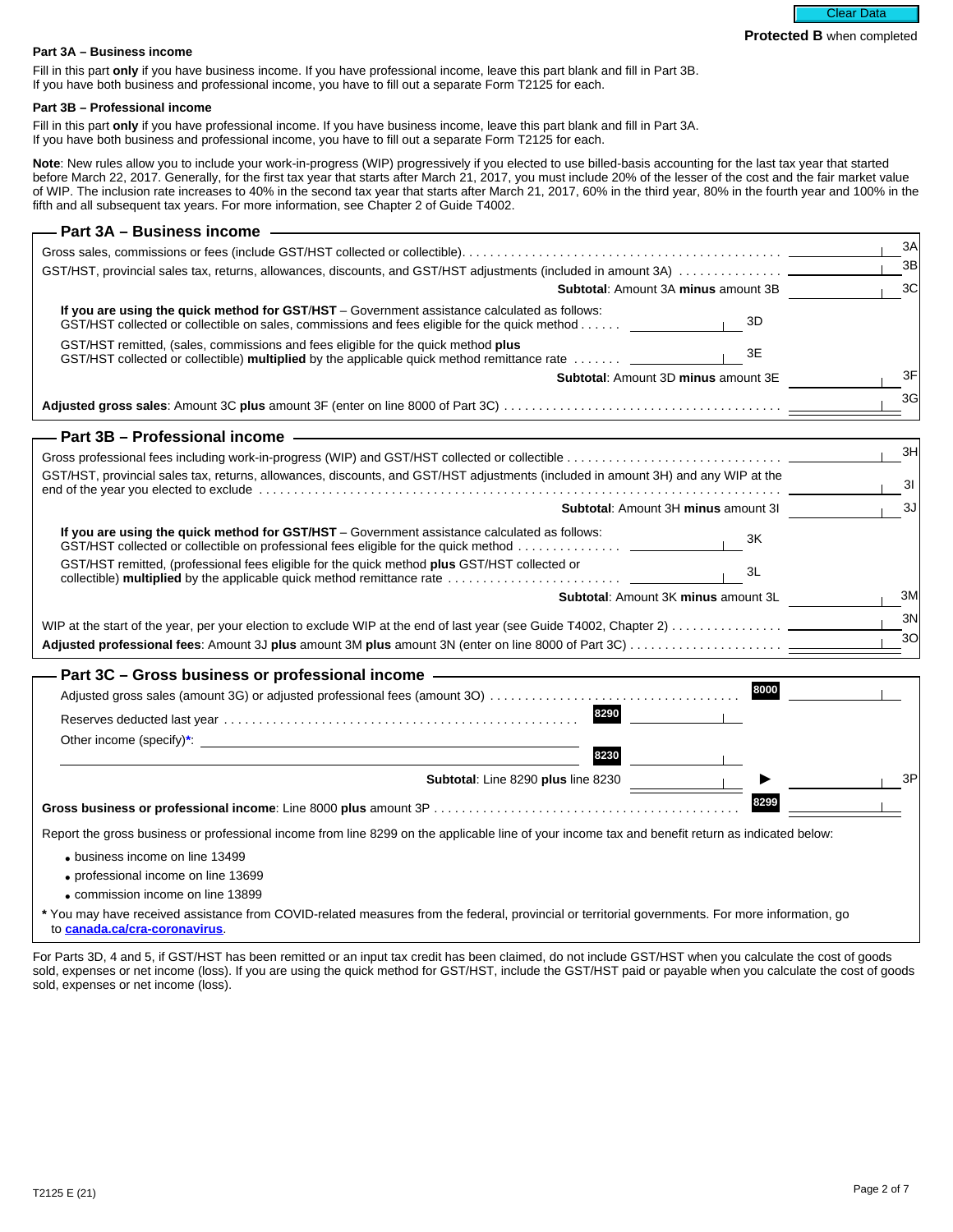

I

| Part 3D – Cost of goods sold and gross profit –<br>If you have business income, fill in this part. Enter only the business part of the costs. |          |    |
|-----------------------------------------------------------------------------------------------------------------------------------------------|----------|----|
|                                                                                                                                               |          | 3Q |
| 8300<br>Opening inventory (include raw materials, goods in process and finished goods)<br>8320                                                | 3R<br>3S |    |
| Purchases during the year (net of returns, allowances and discounts)<br>8340                                                                  | 3T       |    |
| 8360                                                                                                                                          | 3U       |    |
| 8450                                                                                                                                          | 3V       |    |
| <b>Subtotal: Add amounts 3R to 3V</b>                                                                                                         | ЗW       |    |
| 8500<br>Closing inventory (include raw materials, goods in process and finished goods)                                                        |          |    |
| 8518<br>Cost of goods sold: Amount 3W minus line 8500                                                                                         |          |    |
|                                                                                                                                               | 8519     |    |
| Part 4 - Net income (loss) before adjustments -                                                                                               |          |    |
|                                                                                                                                               |          | 4A |
| <b>Expenses</b> (enter only the business part)                                                                                                |          |    |
| 8521                                                                                                                                          | 4B       |    |
| 8523                                                                                                                                          | 4C       |    |
| 8590                                                                                                                                          | 4D       |    |
| 8690                                                                                                                                          | 4Ε       |    |
| 8710                                                                                                                                          | 4F       |    |
| 8760                                                                                                                                          | 4G       |    |
| 8810                                                                                                                                          | 4H       |    |
| 8811                                                                                                                                          | 41       |    |
| 8860<br>Professional fees (includes legal and accounting fees)                                                                                | 4J       |    |
| 8871                                                                                                                                          | 4Κ       |    |
| 8910                                                                                                                                          | 4L       |    |
| 8960                                                                                                                                          | 4M       |    |
| 9060<br>Salaries, wages and benefits (including employer's contributions)                                                                     | 4N       |    |
| 9180                                                                                                                                          | 40       |    |
| 9200                                                                                                                                          | 4P       |    |
| 9220                                                                                                                                          | 4Q       |    |
| 9224                                                                                                                                          | 4R       |    |
| 9275                                                                                                                                          | 4S       |    |
| 9281                                                                                                                                          | 4T       |    |
| Capital cost allowance (CCA). Enter amount i of Area A minus any personal part and any<br>9936                                                | 4U       |    |
| Other expenses (specify):<br>9270                                                                                                             | 4V       |    |
| Total expenses: Total of amounts 4B to 4V<br>9368                                                                                             |          |    |
|                                                                                                                                               | 9369     |    |
| Net income (loss) before adjustments: Amount 4A minus line 9368                                                                               |          |    |
| Part 5 - Your net income (loss) -                                                                                                             |          |    |
| Your share of line 9369 or the amount from your T5013 slip, Statement of Partnership Income ______                                            | 5A       |    |
| Canadian journalism labour tax credit allocated to you in the year (box 236 of your T5013 slip)                                               | 5Β       |    |
| 9974                                                                                                                                          |          | 5C |
| Total: Amount 5A plus amount 5B plus line 9974                                                                                                |          |    |
| Other amounts deductible from your share of net partnership income (loss) (amount 6F)                                                         | 9943     | 5D |
|                                                                                                                                               | 9945     |    |
|                                                                                                                                               | 9946     |    |
| Report the net income amount from line 9946 on the applicable line of your income tax and benefit return as indicated below:                  |          |    |
| • business income on line 13500                                                                                                               |          |    |
| • professional income on line 13700                                                                                                           |          |    |
| • commission income on line 13900                                                                                                             |          |    |
|                                                                                                                                               |          |    |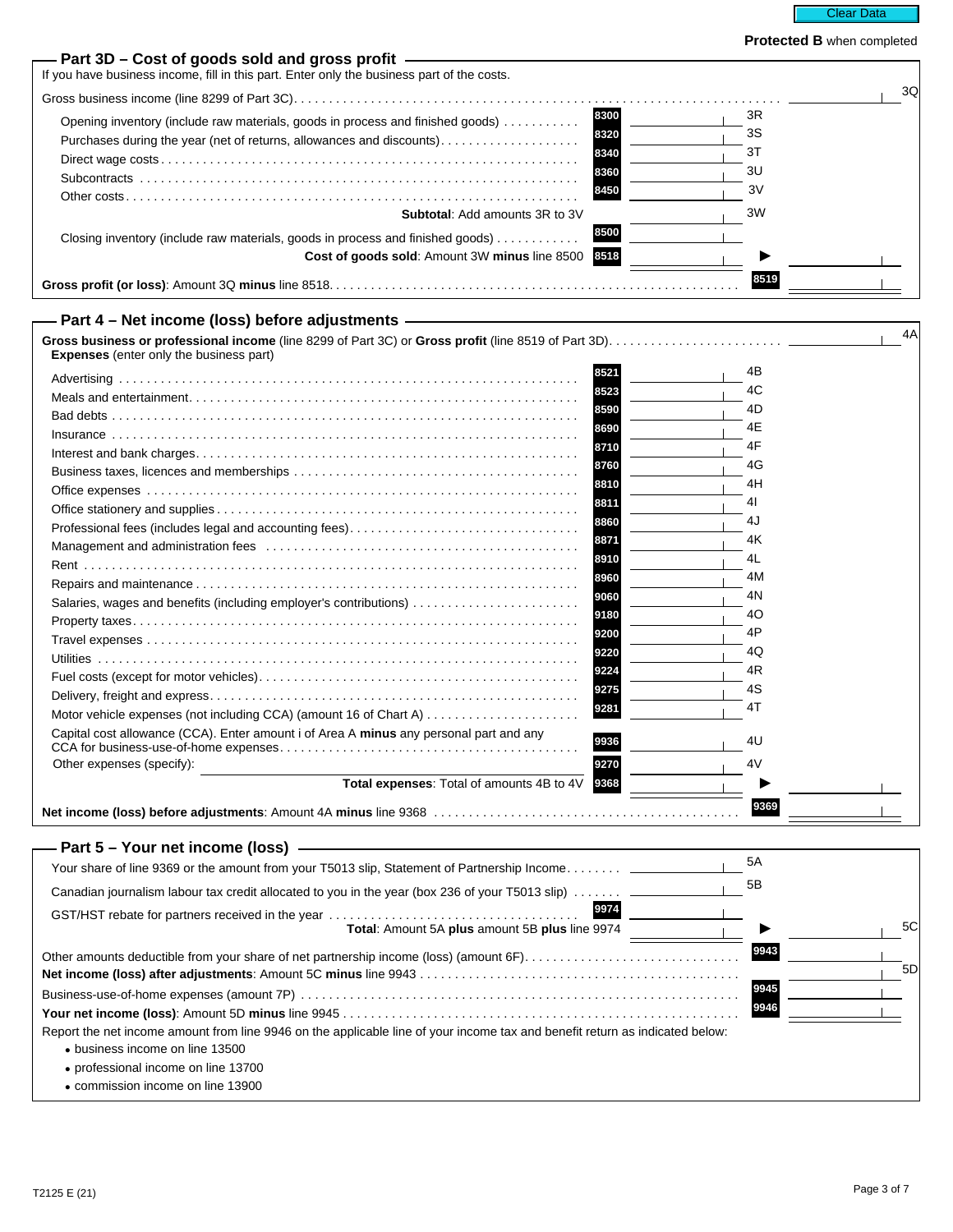Clear Data

**Protected B** when completed

### **Part 6 – Other amounts deductible from your share of net partnership income (loss)**

| Claim expenses you incurred that were not included in the partnership statement of income and expenses, and for which the partnership did not reimburse<br>you. These claims must not be included in the claims already calculated for the partnership. |                        |  |  |  |
|---------------------------------------------------------------------------------------------------------------------------------------------------------------------------------------------------------------------------------------------------------|------------------------|--|--|--|
| List details of expenses:                                                                                                                                                                                                                               | <b>Expense amounts</b> |  |  |  |
|                                                                                                                                                                                                                                                         | 6A                     |  |  |  |
|                                                                                                                                                                                                                                                         | 6B                     |  |  |  |
|                                                                                                                                                                                                                                                         | 6C                     |  |  |  |
|                                                                                                                                                                                                                                                         | 6DI                    |  |  |  |
|                                                                                                                                                                                                                                                         | 6E                     |  |  |  |
| Total other amounts deductible from your share of the net partnership income (loss): Add amounts 6A to 6E<br>(enter this on line 9943 of Part 5)                                                                                                        | 6F                     |  |  |  |

| — Part 7 – Calculating business-use-of-home expenses ——————————                                          |     |
|----------------------------------------------------------------------------------------------------------|-----|
|                                                                                                          | 7A  |
|                                                                                                          | 7В  |
|                                                                                                          |     |
|                                                                                                          | 7C  |
|                                                                                                          | 7D  |
|                                                                                                          | 7E  |
|                                                                                                          | 7F  |
|                                                                                                          | 7G  |
| <b>Subtotal:</b> Add amounts 7A to 7G                                                                    | 7H  |
|                                                                                                          | 71  |
| <b>Subtotal: Amount 7H minus amount 7I</b>                                                               | -7J |
| Capital cost allowance (business part only), which means amount i of Area A minus any portion of capital | 7K  |
|                                                                                                          | 7L  |
| Subtotal: Add amounts 7J to 7L                                                                           | 7M  |
|                                                                                                          | 7N  |
| Business-use-of-home expenses available to carry forward: Amount 7M minus amount 7N                      | 70  |
|                                                                                                          | 7P  |

### **Part 8 – Details of other partners –**

| Do not fill in this chart if you must file a partnership information return.                                                                                                                                                   |                         |             |  |  |  |                               |                           |
|--------------------------------------------------------------------------------------------------------------------------------------------------------------------------------------------------------------------------------|-------------------------|-------------|--|--|--|-------------------------------|---------------------------|
| Name of partner                                                                                                                                                                                                                |                         |             |  |  |  |                               |                           |
| Address                                                                                                                                                                                                                        | Prov./Terr.             | Postal code |  |  |  | Share of net income or (loss) | Percentage of partnership |
|                                                                                                                                                                                                                                |                         |             |  |  |  | S                             | %                         |
| Name of partner                                                                                                                                                                                                                |                         |             |  |  |  |                               |                           |
| Address                                                                                                                                                                                                                        | Prov./Terr. Postal code |             |  |  |  | Share of net income or (loss) | Percentage of partnership |
|                                                                                                                                                                                                                                |                         |             |  |  |  | 5                             | %                         |
| Name of partner                                                                                                                                                                                                                |                         |             |  |  |  |                               |                           |
| Address                                                                                                                                                                                                                        | Prov./Terr. Postal code |             |  |  |  | Share of net income or (loss) | Percentage of partnership |
|                                                                                                                                                                                                                                |                         |             |  |  |  |                               | %                         |
| Name of partner                                                                                                                                                                                                                |                         |             |  |  |  |                               |                           |
| Address                                                                                                                                                                                                                        | Prov./Terr.             | Postal code |  |  |  | Share of net income or (loss) | Percentage of partnership |
|                                                                                                                                                                                                                                |                         |             |  |  |  |                               | %                         |
| - Part 9 – Details of equity                                                                                                                                                                                                   |                         |             |  |  |  |                               |                           |
| Total business liabilities (all contact all contact and contact all contact all contact and contact all contact and contact and contact all contact and contact and contact and contact and contact and contact and contact an |                         |             |  |  |  |                               | 9931                      |
|                                                                                                                                                                                                                                |                         |             |  |  |  |                               | 9932                      |
|                                                                                                                                                                                                                                |                         |             |  |  |  |                               | 9933                      |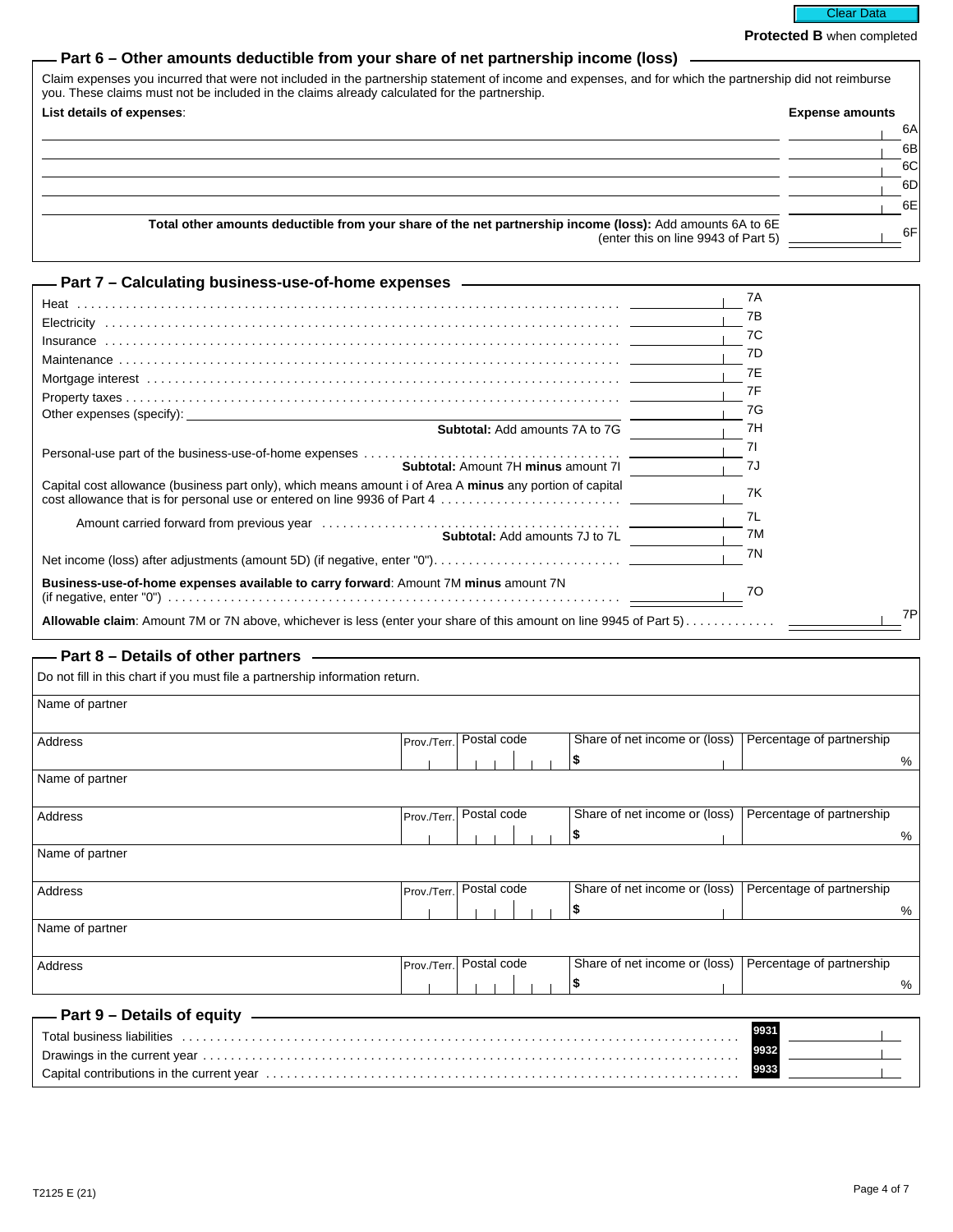

### **Area A – Calculation of capital cost allowance (CCA) claim**

| Class | Undepreciated<br>number   capital cost (UCC)<br>at the start of the<br>year | Cost of additions<br>in the year<br>(see Areas B and<br>C below) | Cost of additions<br>from column 3<br>which are AllPs or<br>ZEVs (property<br>must be available<br>for use in the year)<br>Note 1 | Proceeds of<br>dispositions<br>in the year (see<br>Areas D and E<br>below) | $6*$<br><b>UCC</b> after additions<br>and dispositions<br>$\left(\text{col. 2 plus col. 3}\right)$<br>minus col. 5) | Proceeds of<br>dispositions<br>available to reduce<br>additions of AllPs<br>and ZEVs<br>(col. 5 minus<br>col. $3$ plus col. $4$ ).<br>If negative, enter<br>Note 2 | UCC adjustment<br>for current-year<br>additions of AllPs<br>and ZEVs<br>$1$ (col. 4 minus<br>col. 7) multiplied<br>by the relevant<br>factor. If negative,<br>enter "0"<br>Note 3 | Adjustment for<br>current-year<br>additions subject to<br>the half-year rule.<br>1/2 multiplied by<br>$ $ (col. 3 minus col. 4<br>$minus$ col. 5).<br>If negative,<br>enter "0" | 10<br>Base amount<br>for CCA<br>$\left(\text{col. }6\text{ plus col. }8\right)$<br>minus col. 9) | 11<br>CCA<br>rate<br>% | $12 \overline{ }$<br>CCA for the year<br>(col. 10 multiplied<br>by col. 11 or a<br>lower amount) | 13<br>$UCC$ at the end of<br>the year<br>(col. 6 minus<br>col. 12) |
|-------|-----------------------------------------------------------------------------|------------------------------------------------------------------|-----------------------------------------------------------------------------------------------------------------------------------|----------------------------------------------------------------------------|---------------------------------------------------------------------------------------------------------------------|--------------------------------------------------------------------------------------------------------------------------------------------------------------------|-----------------------------------------------------------------------------------------------------------------------------------------------------------------------------------|---------------------------------------------------------------------------------------------------------------------------------------------------------------------------------|--------------------------------------------------------------------------------------------------|------------------------|--------------------------------------------------------------------------------------------------|--------------------------------------------------------------------|
|       |                                                                             |                                                                  |                                                                                                                                   |                                                                            |                                                                                                                     |                                                                                                                                                                    |                                                                                                                                                                                   |                                                                                                                                                                                 |                                                                                                  |                        |                                                                                                  |                                                                    |
|       |                                                                             |                                                                  |                                                                                                                                   |                                                                            |                                                                                                                     |                                                                                                                                                                    |                                                                                                                                                                                   |                                                                                                                                                                                 |                                                                                                  |                        |                                                                                                  |                                                                    |
|       |                                                                             |                                                                  |                                                                                                                                   |                                                                            |                                                                                                                     |                                                                                                                                                                    |                                                                                                                                                                                   |                                                                                                                                                                                 |                                                                                                  |                        |                                                                                                  |                                                                    |
|       |                                                                             |                                                                  |                                                                                                                                   |                                                                            |                                                                                                                     |                                                                                                                                                                    |                                                                                                                                                                                   |                                                                                                                                                                                 |                                                                                                  |                        |                                                                                                  |                                                                    |
|       |                                                                             |                                                                  |                                                                                                                                   |                                                                            |                                                                                                                     |                                                                                                                                                                    |                                                                                                                                                                                   |                                                                                                                                                                                 |                                                                                                  |                        |                                                                                                  |                                                                    |
|       |                                                                             |                                                                  |                                                                                                                                   |                                                                            |                                                                                                                     |                                                                                                                                                                    |                                                                                                                                                                                   | Total CCA algim for the veary Total of aslumn 12 (enter the empunt on line 0026 of Dart 4                                                                                       |                                                                                                  |                        |                                                                                                  |                                                                    |

Total CCA claim for the year: Total of column 12 (enter the amount on line 9936 of Part 4, ▶ │ │ │ │ amount i **minus** any personal part and any CCA for business-use-of-home expenses**\*\***)

\* If you have a negative amount in column 6, add it to income as a recapture in Part 3C on line 8230. If no property is left in the class and there is a positive amount in the column, deduct the amount from income as a ter Part 4 on line 9270. Recapture and terminal loss do not apply to a Class 10.1 property. For more information, read Chapter 3 of Guide T4002.

\*\* For information on CCA for "Calculating business-use-of-home expenses," see "Special situations" in Chapter 4 of Guide T4002. To help you calculate the CCA, see the calculation charts in Areas B to F.

Note 1: Columns 4, 7 and 8 apply only to accelerated investment incentive properties (AIIPs) (see Regulation 1104(4) of the federal Income Tax Regulations for the definition), zero-emission vehicles (ZEVs), zero-emission p (ZEPVs) and other eligible zero-emission automotive equipment and vehicles that become available for use in the year. In this chart, ZEV represents zero-emission vehicles, zero-emission passenger vehicles and other eligibl emission automotive equipment and vehicles. An AIIP is a property (other than ZEV) that you acquired after November 20, 2018, and became available for use before 2028. A ZEV is a motor vehicle included in Class 54 or 55 that you acquired after March 18, 2019, and became available for use before 2028, or eligible zero-emission automotive equipment and vehicles included in Class 56 acquired after March 1, 2020, and that became available for use before 2028. For more information, see Guide T4002.

Note 2: The proceeds of disposition of a ZEPV that has been included in Class 54 and that is subject to the \$55,000 capital cost limit will be adjusted based on a factor equal to the capital cost limit of \$55,000 as a prop of the vehicle. For dispositions after July 29, 2019, you will have to adjust the actual cost of the vehicle for any payments or repayments of government assistance that you may have received or repaid in respect of the ve more information on proceeds of disposition, read "Class 54 (30%)" in Guide T4002.

Note 3: The relevant factors for properties available for use before 2024 are 2 1/3 (Classes 43.1, 54 and 56), 1 1/2 (Classes 43.1, 1 (Classes 43.2 and 53), 0 (Classes 12, 13, 14 and 15) and 1/2 for the remaining AIIPs.

For more information on AIIPs, see Guide T4002 or go to **[canada.ca/taxes-accelerated-investment-income](https://www.canada.ca/en/revenue-agency/services/tax/businesses/topics/sole-proprietorships-partnerships/report-business-income-expenses/claiming-capital-cost-allowance/accelerated-investment-incentive.html?utm_campaign=not-applicable&utm_medium=vanity-url&utm_source=canada-ca_taxes-accelerated-investment-income)**.

#### **Area B – Equipment additions in the year**

| Class<br>number | Property<br>description | Total cost | Personal part<br>(if applicable) | Business part<br>(column 3 <b>minus</b><br>column 4) |  |
|-----------------|-------------------------|------------|----------------------------------|------------------------------------------------------|--|
|                 |                         |            |                                  |                                                      |  |
|                 |                         |            |                                  |                                                      |  |
|                 |                         |            |                                  |                                                      |  |

**Total equipment additions in the year: Total of column 5 9925**

#### **Area C – Building additions in the year**

| Class<br>Inumber                                             | Property<br>description | Total cost | Personal part<br>(if applicable) | <b>Business part</b><br>(column 3 <b>minus</b><br>column 4) |  |  |
|--------------------------------------------------------------|-------------------------|------------|----------------------------------|-------------------------------------------------------------|--|--|
|                                                              |                         |            |                                  |                                                             |  |  |
|                                                              |                         |            |                                  |                                                             |  |  |
| Total building additions in the year: Total of column 5 9927 |                         |            |                                  |                                                             |  |  |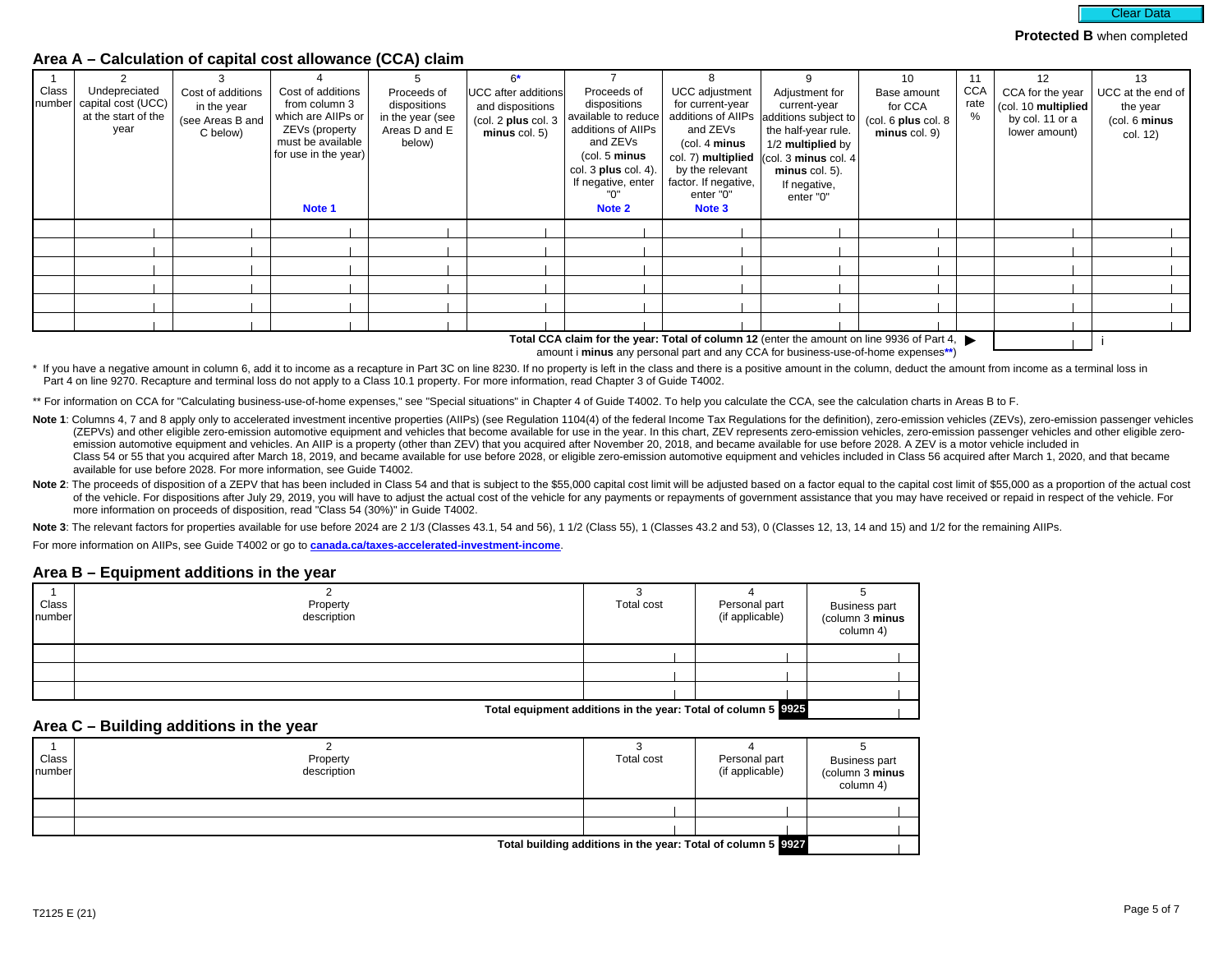### **Area D – Equipment dispositions in the year**

| Class<br>Inumberl | Property<br>description                                          | Proceeds of<br>disposition<br>(should not be more<br>than the capital cost) | Personal part<br>(if applicable) | <b>Business part</b><br>(column 3 minus<br>column 4) |  |  |  |
|-------------------|------------------------------------------------------------------|-----------------------------------------------------------------------------|----------------------------------|------------------------------------------------------|--|--|--|
|                   |                                                                  |                                                                             |                                  |                                                      |  |  |  |
|                   |                                                                  |                                                                             |                                  |                                                      |  |  |  |
|                   | Total equipment dispositions in the year: Total of column 5 2226 |                                                                             |                                  |                                                      |  |  |  |

**Note**: If you disposed of property in the year, see Chapter 3 of Guide T4002 for information about your proceeds of disposition.

# **Area E – Building dispositions in the year**

| Class<br>Inumber | Property<br>description                                         | Proceeds of<br>disposition<br>(should not be more<br>than the capital cost) | Personal part<br>(if applicable) | <b>Business part</b><br>(column 3 minus<br>column 4) |  |  |  |
|------------------|-----------------------------------------------------------------|-----------------------------------------------------------------------------|----------------------------------|------------------------------------------------------|--|--|--|
|                  |                                                                 |                                                                             |                                  |                                                      |  |  |  |
|                  |                                                                 |                                                                             |                                  |                                                      |  |  |  |
|                  | Total building dispositions in the year: Total of column 5 9928 |                                                                             |                                  |                                                      |  |  |  |

**Note**: If you disposed of property in the year, see Chapter 3 of Guide T4002 for information about your proceeds of disposition.

## **Area F – Land additions and dispositions in the year**

**Note**: You cannot claim capital cost allowance on land. For more information, see Chapter 3 of Guide T4002.

|                        |           |                                                                         | Total kilometres you drove in the fiscal period (and the content of the content of the fiscal period) and the fiscal period (and the content of the content of the content of the content of the content of the content of the |    |    |
|------------------------|-----------|-------------------------------------------------------------------------|--------------------------------------------------------------------------------------------------------------------------------------------------------------------------------------------------------------------------------|----|----|
|                        |           |                                                                         |                                                                                                                                                                                                                                | 3  |    |
|                        |           |                                                                         |                                                                                                                                                                                                                                |    |    |
|                        |           |                                                                         |                                                                                                                                                                                                                                | 5  |    |
|                        |           |                                                                         |                                                                                                                                                                                                                                | 6  |    |
|                        |           |                                                                         | Licence and registration (and accommodate contact and accommodate contact and registration (and accommodate contact and accommodate contact and accommodate contact and accommodate contact and accommodate contact and accomm |    |    |
|                        |           |                                                                         |                                                                                                                                                                                                                                | 8  |    |
|                        |           |                                                                         |                                                                                                                                                                                                                                | 9  |    |
|                        |           |                                                                         |                                                                                                                                                                                                                                | 10 |    |
|                        |           |                                                                         |                                                                                                                                                                                                                                | 11 |    |
|                        |           | Total motor vehicle expenses: Add amounts 3 to 11                       |                                                                                                                                                                                                                                | 12 |    |
| <b>Business use</b>    |           |                                                                         |                                                                                                                                                                                                                                |    |    |
| part:                  | Amount 1: | $\div$ amount 2:                                                        | $\times$ amount 12:                                                                                                                                                                                                            |    | 13 |
|                        |           |                                                                         |                                                                                                                                                                                                                                |    | 14 |
|                        |           |                                                                         |                                                                                                                                                                                                                                |    | 15 |
|                        |           |                                                                         |                                                                                                                                                                                                                                |    | 16 |
|                        |           | Note: You can claim capital cost allowance on motor vehicles in Area A. |                                                                                                                                                                                                                                |    |    |
|                        |           |                                                                         |                                                                                                                                                                                                                                |    |    |
|                        |           |                                                                         | - Chart B – Available interest expense for passenger vehicles and zero-emission passenger vehicles $\,-$                                                                                                                       |    |    |
|                        |           |                                                                         |                                                                                                                                                                                                                                |    | 17 |
|                        |           |                                                                         |                                                                                                                                                                                                                                |    |    |
| $$10*$<br>$\mathbf{x}$ |           | the number of days in the fiscal period for which interest              |                                                                                                                                                                                                                                |    | 18 |
|                        |           | was payable (accrual method) or paid (cash method)                      | . The contract of the contract of the contract of the contract of the contract of the contract of the contract of the contract of the contract of the contract of the contract of the contract of the contract of the contrac  |    | 19 |
|                        |           |                                                                         |                                                                                                                                                                                                                                |    |    |

<sup>19</sup> **Available interest expense**: Amount 17 or 18, whichever is less (include this in amount 4 of Chart A above) . . . . . . . . . . . . . . . . . . . . \* For passenger vehicles bought after 2000.